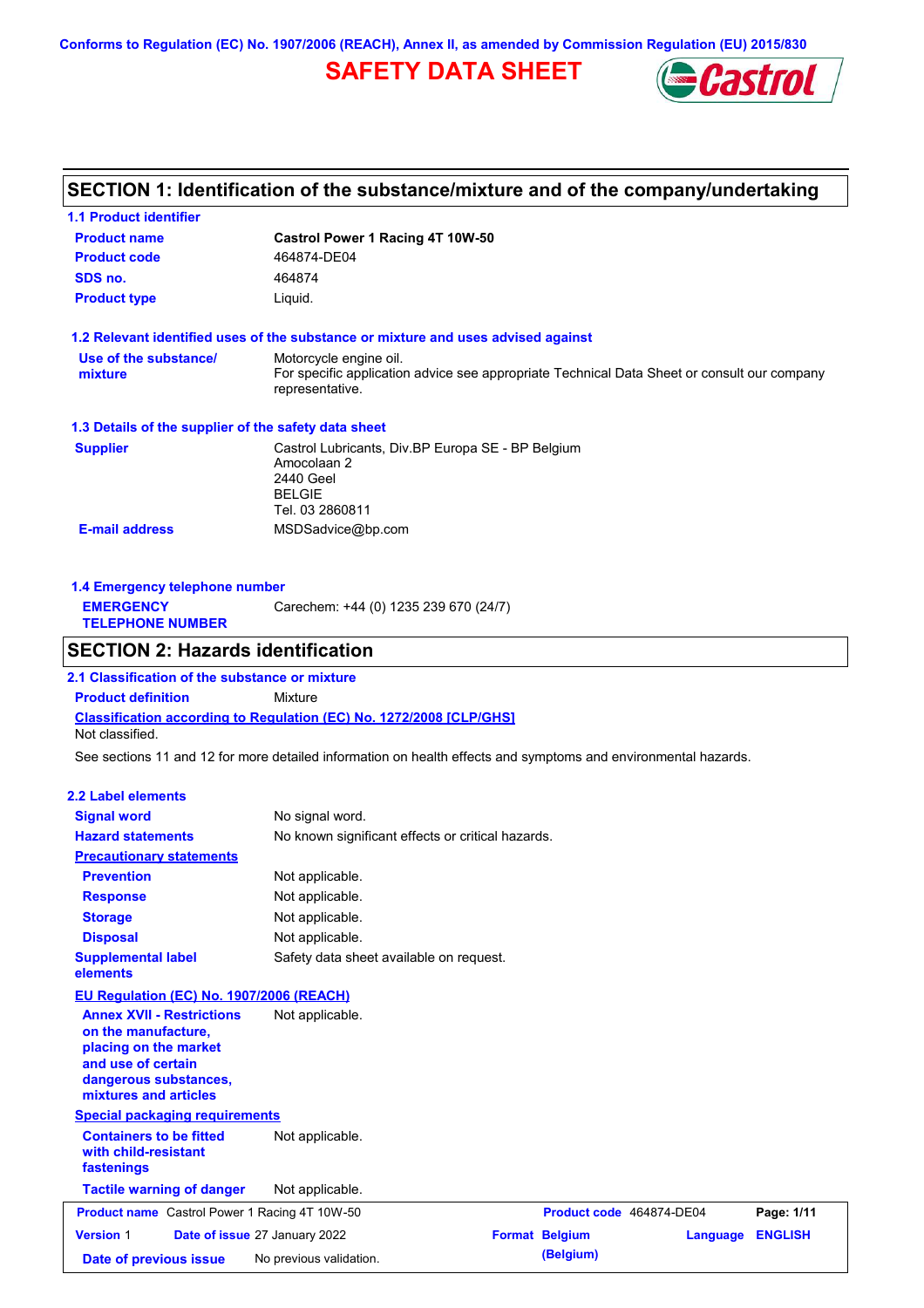### **SECTION 2: Hazards identification**

| 2.3 Other hazards                                                                                                        |                                                                                                                                                                                                                          |
|--------------------------------------------------------------------------------------------------------------------------|--------------------------------------------------------------------------------------------------------------------------------------------------------------------------------------------------------------------------|
| <b>Results of PBT and vPvB</b><br>assessment                                                                             | Product does not meet the criteria for PBT or vPvB according to Regulation (EC) No. 1907/2006,<br>Annex XIII.                                                                                                            |
| <b>Product meets the criteria</b><br>for PBT or vPvB according<br>to Regulation (EC) No.<br><b>1907/2006, Annex XIII</b> | This mixture does not contain any substances that are assessed to be a PBT or a vPvB.                                                                                                                                    |
| Other hazards which do<br>not result in classification                                                                   | Defatting to the skin.<br>USED ENGINE OILS<br>Used engine oil may contain hazardous components which have the potential to cause skin<br>cancer.<br>See Toxicological Information, section 11 of this Safety Data Sheet. |

### **SECTION 3: Composition/information on ingredients**

Mixture

#### **3.2 Mixtures**

**Product definition**

Highly refined base oil (IP 346 DMSO extract < 3%). Proprietary performance additives.

| <b>Product/ingredient</b><br>name                             | <b>Identifiers</b>                                                                                         | $\frac{9}{6}$ | <b>Regulation (EC) No.</b><br>1272/2008 [CLP] | <b>Type</b> |
|---------------------------------------------------------------|------------------------------------------------------------------------------------------------------------|---------------|-----------------------------------------------|-------------|
| Distillates (petroleum), hydrotreated<br>heavy paraffinic     | REACH #: 01-2119484627-25 $\ge$ 75 - $\le$ 90<br>EC: $265-157-1$<br>CAS: 64742-54-7<br>Index: 649-467-00-8 |               | Not classified.                               | $[2]$       |
| Distillates (petroleum), solvent-<br>dewaxed heavy paraffinic | REACH #: 01-2119471299-27<br>EC: 265-169-7<br>CAS: 64742-65-0<br>Index: 649-474-00-6                       | ≤10           | Not classified.                               | $[2]$       |
| Distillates (petroleum), hydrotreated<br>heavy paraffinic     | REACH #: 01-2119484627-25<br>EC: 265-157-1<br>CAS: 64742-54-7<br>Index: 649-467-00-8                       | -≤5           | Asp. Tox. 1, H304                             | [1] [2]     |

**See Section 16 for the full text of the H statements declared above.**

### **Type**

[1] Substance classified with a health or environmental hazard

[2] Substance with a workplace exposure limit

[3] Substance meets the criteria for PBT according to Regulation (EC) No. 1907/2006, Annex XIII

[4] Substance meets the criteria for vPvB according to Regulation (EC) No. 1907/2006, Annex XIII

[5] Substance of equivalent concern

[6] Additional disclosure due to company policy

Occupational exposure limits, if available, are listed in Section 8.

### **SECTION 4: First aid measures**

### **4.1 Description of first aid measures**

| Eye contact                       | In case of contact, immediately flush eyes with plenty of water for at least 15 minutes. Eyelids<br>should be held away from the eyeball to ensure thorough rinsing. Check for and remove any<br>contact lenses. Get medical attention. |
|-----------------------------------|-----------------------------------------------------------------------------------------------------------------------------------------------------------------------------------------------------------------------------------------|
| <b>Skin contact</b>               | Wash skin thoroughly with soap and water or use recognised skin cleanser. Remove<br>contaminated clothing and shoes. Wash clothing before reuse. Clean shoes thoroughly before<br>reuse. Get medical attention if irritation develops.  |
| <b>Inhalation</b>                 | If inhaled, remove to fresh air. Get medical attention if symptoms occur.                                                                                                                                                               |
| <b>Ingestion</b>                  | Do not induce vomiting unless directed to do so by medical personnel. Get medical attention if<br>symptoms occur.                                                                                                                       |
| <b>Protection of first-aiders</b> | No action shall be taken involving any personal risk or without suitable training.                                                                                                                                                      |

### **4.2 Most important symptoms and effects, both acute and delayed**

See Section 11 for more detailed information on health effects and symptoms.

### **Potential acute health effects**

**Inhalation** Vapour inhalation under ambient conditions is not normally a problem due to low vapour pressure.

|                        | <b>Product name</b> Castrol Power 1 Racing 4T 10W-50 | Product code 464874-DE04 |                         | Page: 2/11 |
|------------------------|------------------------------------------------------|--------------------------|-------------------------|------------|
| <b>Version 1</b>       | <b>Date of issue 27 January 2022</b>                 | <b>Format Belgium</b>    | <b>Language ENGLISH</b> |            |
| Date of previous issue | No previous validation.                              | (Belgium)                |                         |            |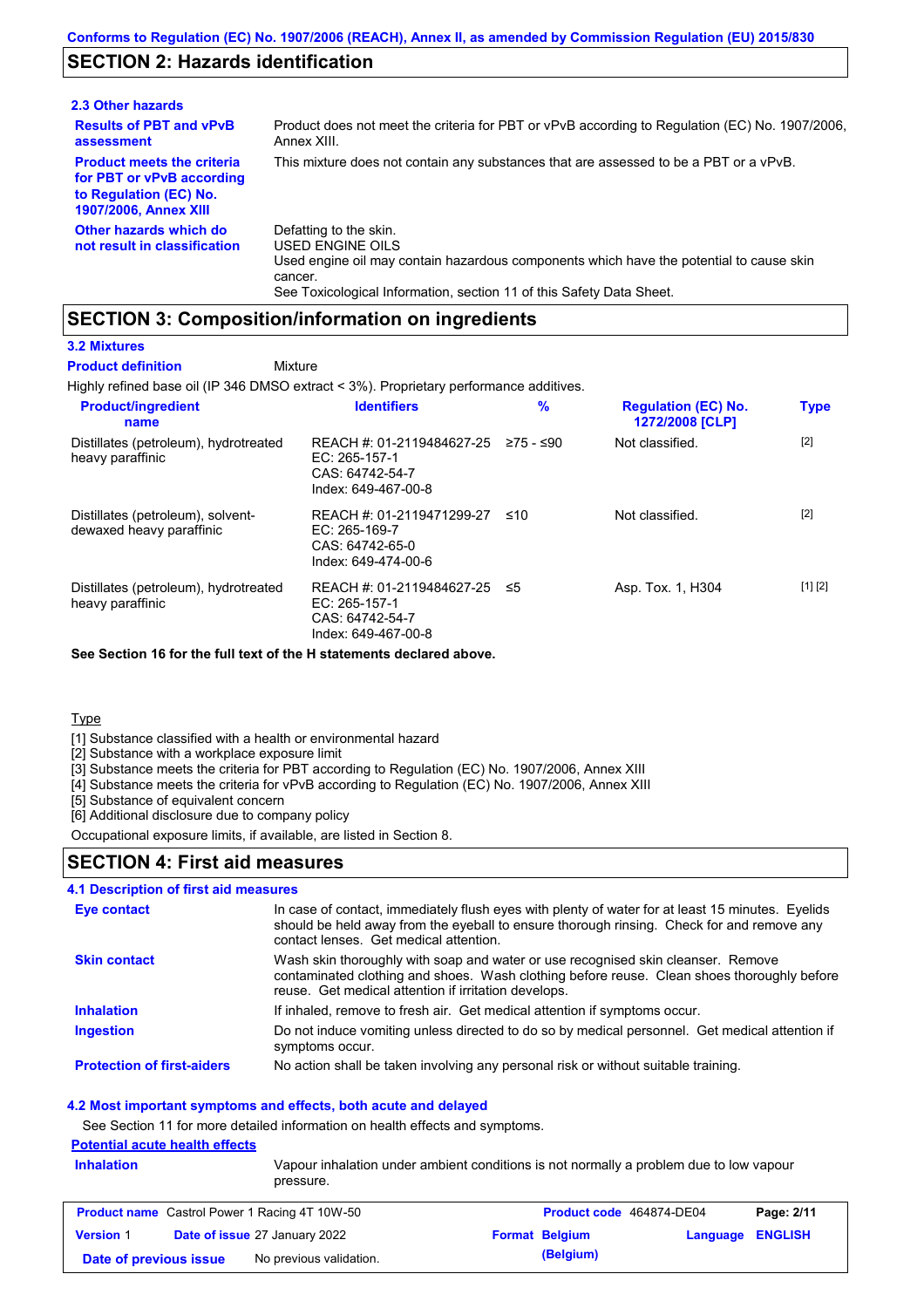### **Conforms to Regulation (EC) No. 1907/2006 (REACH), Annex II, as amended by Commission Regulation (EU) 2015/830**

# **SECTION 4: First aid measures**

| <b>Ingestion</b>    | No known significant effects or critical hazards.                                                                 |
|---------------------|-------------------------------------------------------------------------------------------------------------------|
| <b>Skin contact</b> | Defatting to the skin. May cause skin dryness and irritation.                                                     |
| <b>Eye contact</b>  | No known significant effects or critical hazards.                                                                 |
|                     | Delayed and immediate effects as well as chronic effects from short and long-term exposure                        |
| <b>Inhalation</b>   | Overexposure to the inhalation of airborne droplets or aerosols may cause irritation of the<br>respiratory tract. |
| <b>Ingestion</b>    | Ingestion of large quantities may cause nausea and diarrhoea.                                                     |
| <b>Skin contact</b> | Prolonged or repeated contact can defat the skin and lead to irritation and/or dermatitis.                        |
| <b>Eye contact</b>  | Potential risk of transient stinging or redness if accidental eye contact occurs.                                 |
|                     |                                                                                                                   |

### **4.3 Indication of any immediate medical attention and special treatment needed**

| <b>Notes to physician</b>                                                                                                              | Treatment should in general be symptomatic and directed to relieving any effects.                                                                                                                                                                                                                                                                                 |  |  |  |
|----------------------------------------------------------------------------------------------------------------------------------------|-------------------------------------------------------------------------------------------------------------------------------------------------------------------------------------------------------------------------------------------------------------------------------------------------------------------------------------------------------------------|--|--|--|
| <b>SECTION 5: Firefighting measures</b>                                                                                                |                                                                                                                                                                                                                                                                                                                                                                   |  |  |  |
| 5.1 Extinguishing media                                                                                                                |                                                                                                                                                                                                                                                                                                                                                                   |  |  |  |
| <b>Suitable extinguishing</b><br>media                                                                                                 | In case of fire, use foam, dry chemical or carbon dioxide extinguisher or spray.                                                                                                                                                                                                                                                                                  |  |  |  |
| <b>Unsuitable extinguishing</b><br>media                                                                                               | Do not use water jet. The use of a water jet may cause the fire to spread by splashing the<br>burning product.                                                                                                                                                                                                                                                    |  |  |  |
| 5.2 Special hazards arising from the substance or mixture                                                                              |                                                                                                                                                                                                                                                                                                                                                                   |  |  |  |
| <b>Hazards from the</b><br>In a fire or if heated, a pressure increase will occur and the container may burst.<br>substance or mixture |                                                                                                                                                                                                                                                                                                                                                                   |  |  |  |
| <b>Hazardous combustion</b><br>products                                                                                                | Combustion products may include the following:<br>carbon oxides (CO, CO <sub>2</sub> ) (carbon monoxide, carbon dioxide)                                                                                                                                                                                                                                          |  |  |  |
| 5.3 Advice for firefighters                                                                                                            |                                                                                                                                                                                                                                                                                                                                                                   |  |  |  |
| <b>Special precautions for</b><br>fire-fighters                                                                                        | No action shall be taken involving any personal risk or without suitable training. Promptly<br>isolate the scene by removing all persons from the vicinity of the incident if there is a fire.                                                                                                                                                                    |  |  |  |
| <b>Special protective</b><br>equipment for fire-fighters                                                                               | Fire-fighters should wear appropriate protective equipment and self-contained breathing<br>apparatus (SCBA) with a full face-piece operated in positive pressure mode. Clothing for fire-<br>fighters (including helmets, protective boots and gloves) conforming to European standard EN<br>469 will provide a basic level of protection for chemical incidents. |  |  |  |

# **SECTION 6: Accidental release measures**

|                                                          | 6.1 Personal precautions, protective equipment and emergency procedures                                                                                                                                                                                                                                                                                                                        |
|----------------------------------------------------------|------------------------------------------------------------------------------------------------------------------------------------------------------------------------------------------------------------------------------------------------------------------------------------------------------------------------------------------------------------------------------------------------|
| For non-emergency<br>personnel                           | No action shall be taken involving any personal risk or without suitable training. Evacuate<br>surrounding areas. Keep unnecessary and unprotected personnel from entering. Do not touch<br>or walk through spilt material. Floors may be slippery; use care to avoid falling. Put on<br>appropriate personal protective equipment.                                                            |
| For emergency responders                                 | If specialised clothing is required to deal with the spillage, take note of any information in<br>Section 8 on suitable and unsuitable materials. See also the information in "For non-<br>emergency personnel".                                                                                                                                                                               |
| <b>6.2 Environmental</b><br><b>precautions</b>           | Avoid dispersal of spilt material and runoff and contact with soil, waterways, drains and sewers.<br>Inform the relevant authorities if the product has caused environmental pollution (sewers,<br>waterways, soil or air).                                                                                                                                                                    |
| 6.3 Methods and material for containment and cleaning up |                                                                                                                                                                                                                                                                                                                                                                                                |
| <b>Small spill</b>                                       | Stop leak if without risk. Move containers from spill area. Absorb with an inert material and<br>place in an appropriate waste disposal container. Dispose of via a licensed waste disposal<br>contractor.                                                                                                                                                                                     |
| Large spill                                              | Stop leak if without risk. Move containers from spill area. Prevent entry into sewers, water<br>courses, basements or confined areas. Contain and collect spillage with non-combustible,<br>absorbent material e.g. sand, earth, vermiculite or diatomaceous earth and place in container<br>for disposal according to local regulations. Dispose of via a licensed waste disposal contractor. |

|                        | <b>Product name</b> Castrol Power 1 Racing 4T 10W-50 | <b>Product code</b> 464874-DE04 |                         | Page: 3/11 |
|------------------------|------------------------------------------------------|---------------------------------|-------------------------|------------|
| <b>Version 1</b>       | <b>Date of issue 27 January 2022</b>                 | <b>Format Belgium</b>           | <b>Language ENGLISH</b> |            |
| Date of previous issue | No previous validation.                              | (Belgium)                       |                         |            |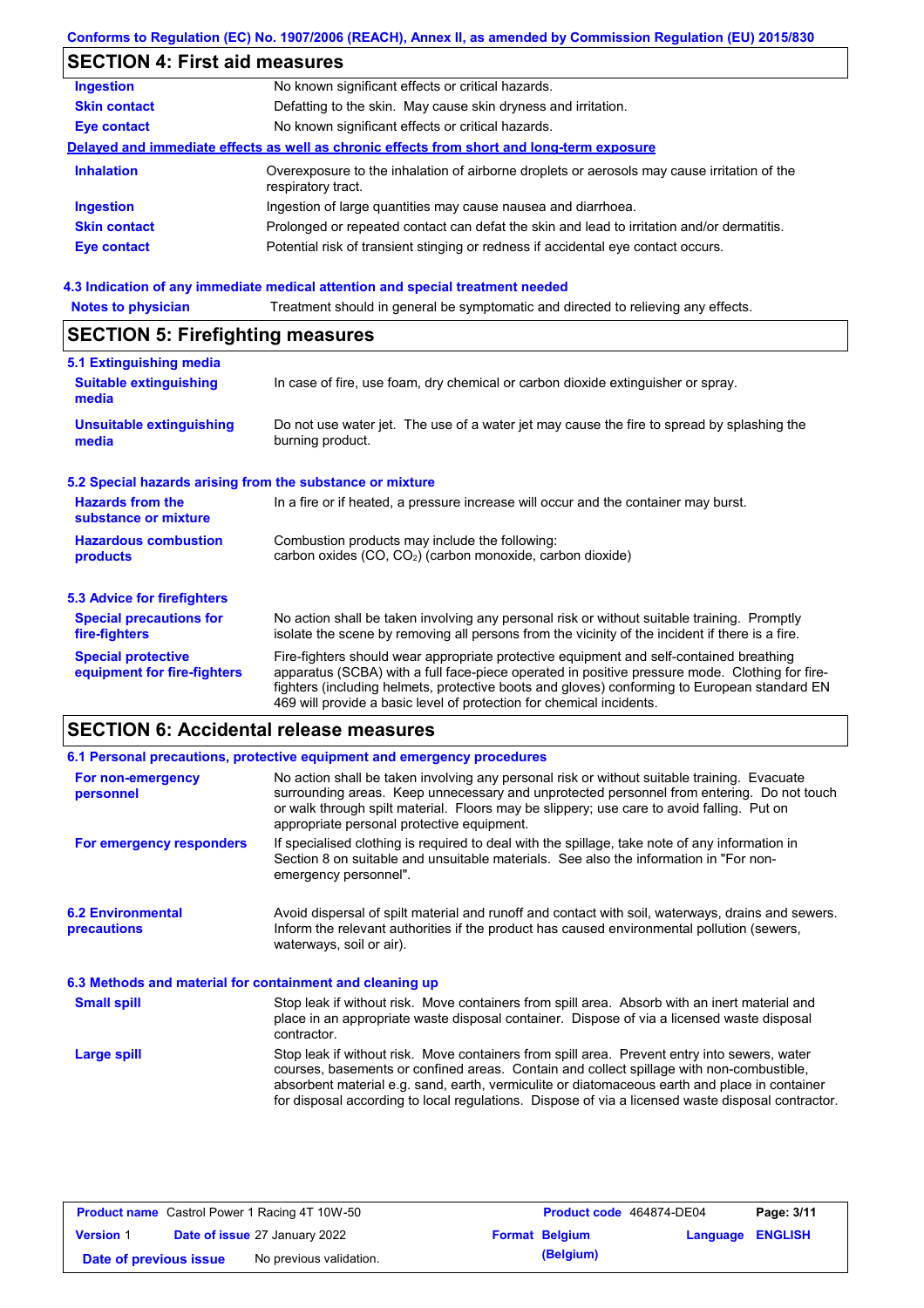# **SECTION 6: Accidental release measures**

| 6.4 Reference to other | See Section 1 for emergency contact information.                            |
|------------------------|-----------------------------------------------------------------------------|
| <b>sections</b>        | See Section 5 for firefighting measures.                                    |
|                        | See Section 8 for information on appropriate personal protective equipment. |
|                        | See Section 12 for environmental precautions.                               |
|                        | See Section 13 for additional waste treatment information.                  |

# **SECTION 7: Handling and storage**

| 7.1 Precautions for safe handling                                             |                                                                                                                                                                                                                                                                                                                                                                                                                                                                                          |
|-------------------------------------------------------------------------------|------------------------------------------------------------------------------------------------------------------------------------------------------------------------------------------------------------------------------------------------------------------------------------------------------------------------------------------------------------------------------------------------------------------------------------------------------------------------------------------|
| <b>Protective measures</b>                                                    | Put on appropriate personal protective equipment.                                                                                                                                                                                                                                                                                                                                                                                                                                        |
| <b>Advice on general</b><br>occupational hygiene                              | Eating, drinking and smoking should be prohibited in areas where this material is handled.<br>stored and processed. Wash thoroughly after handling. Remove contaminated clothing and<br>protective equipment before entering eating areas. See also Section 8 for additional<br>information on hygiene measures.                                                                                                                                                                         |
| <b>7.2 Conditions for safe</b><br>storage, including any<br>incompatibilities | Store in accordance with local regulations. Store in a dry, cool and well-ventilated area, away<br>from incompatible materials (see Section 10). Keep away from heat and direct sunlight. Keep<br>container tightly closed and sealed until ready for use. Containers that have been opened must<br>be carefully resealed and kept upright to prevent leakage. Store and use only in equipment/<br>containers designed for use with this product. Do not store in unlabelled containers. |
| <b>Not suitable</b>                                                           | Prolonged exposure to elevated temperature                                                                                                                                                                                                                                                                                                                                                                                                                                               |
| 7.3 Specific end use(s)                                                       |                                                                                                                                                                                                                                                                                                                                                                                                                                                                                          |
| <b>Recommendations</b>                                                        | See section 1.2 and Exposure scenarios in annex, if applicable.                                                                                                                                                                                                                                                                                                                                                                                                                          |
|                                                                               | <b>SECTION 8: Exposure controls/personal protection</b>                                                                                                                                                                                                                                                                                                                                                                                                                                  |

### **8.1 Control parameters**

| <b>Occupational exposure limits</b>                                                                                    |                                                                                                                                                                                                                                                                                                                                                                                                                                                                                                                                                                                                                                                                                                                                                                                                                                                                                                                                                                                                                            |                                                                                                                                                                                                                                                      |  |
|------------------------------------------------------------------------------------------------------------------------|----------------------------------------------------------------------------------------------------------------------------------------------------------------------------------------------------------------------------------------------------------------------------------------------------------------------------------------------------------------------------------------------------------------------------------------------------------------------------------------------------------------------------------------------------------------------------------------------------------------------------------------------------------------------------------------------------------------------------------------------------------------------------------------------------------------------------------------------------------------------------------------------------------------------------------------------------------------------------------------------------------------------------|------------------------------------------------------------------------------------------------------------------------------------------------------------------------------------------------------------------------------------------------------|--|
| <b>Product/ingredient name</b>                                                                                         |                                                                                                                                                                                                                                                                                                                                                                                                                                                                                                                                                                                                                                                                                                                                                                                                                                                                                                                                                                                                                            | <b>Exposure limit values</b>                                                                                                                                                                                                                         |  |
| Distillates (petroleum), hydrotreated heavy paraffinic<br>Distillates (petroleum), solvent-dewaxed heavy<br>paraffinic |                                                                                                                                                                                                                                                                                                                                                                                                                                                                                                                                                                                                                                                                                                                                                                                                                                                                                                                                                                                                                            | Limit values (Belgium).<br>TWA: 5 mg/m <sup>3</sup> 8 hours. Issued/Revised: 10/2002 Form: Mist<br>STEL: 10 mg/m <sup>3</sup> 15 minutes. Issued/Revised: 10/2002 Form: Mist                                                                         |  |
|                                                                                                                        |                                                                                                                                                                                                                                                                                                                                                                                                                                                                                                                                                                                                                                                                                                                                                                                                                                                                                                                                                                                                                            | Limit values (Belgium).<br>TWA: 5 mg/m <sup>3</sup> 8 hours. Issued/Revised: 10/2002 Form: Mist<br>STEL: 10 mg/m <sup>3</sup> 15 minutes. Issued/Revised: 10/2002 Form: Mist                                                                         |  |
| Distillates (petroleum), hydrotreated heavy paraffinic Limit values (Belgium).                                         |                                                                                                                                                                                                                                                                                                                                                                                                                                                                                                                                                                                                                                                                                                                                                                                                                                                                                                                                                                                                                            | TWA: 5 mg/m <sup>3</sup> 8 hours. Issued/Revised: 10/2002 Form: Mist<br>STEL: 10 mg/m <sup>3</sup> 15 minutes. Issued/Revised: 10/2002 Form: Mist                                                                                                    |  |
| guidance only.                                                                                                         |                                                                                                                                                                                                                                                                                                                                                                                                                                                                                                                                                                                                                                                                                                                                                                                                                                                                                                                                                                                                                            | Whilst specific OELs for certain components may be shown in this section, other components may be present in any mist,<br>vapour or dust produced. Therefore, the specific OELs may not be applicable to the product as a whole and are provided for |  |
| <b>Recommended monitoring</b><br>procedures                                                                            | If this product contains ingredients with exposure limits, personal, workplace atmosphere or<br>biological monitoring may be required to determine the effectiveness of the ventilation or other<br>control measures and/or the necessity to use respiratory protective equipment. Reference<br>should be made to monitoring standards, such as the following: European Standard EN 689<br>(Workplace atmospheres - Guidance for the assessment of exposure by inhalation to chemical<br>agents for comparison with limit values and measurement strategy) European Standard EN<br>14042 (Workplace atmospheres - Guide for the application and use of procedures for the<br>assessment of exposure to chemical and biological agents) European Standard EN 482<br>(Workplace atmospheres - General requirements for the performance of procedures for the<br>measurement of chemical agents) Reference to national guidance documents for methods for<br>the determination of hazardous substances will also be required. |                                                                                                                                                                                                                                                      |  |
| <b>Derived No Effect Level</b>                                                                                         |                                                                                                                                                                                                                                                                                                                                                                                                                                                                                                                                                                                                                                                                                                                                                                                                                                                                                                                                                                                                                            |                                                                                                                                                                                                                                                      |  |
| No DNELs/DMELs available.                                                                                              |                                                                                                                                                                                                                                                                                                                                                                                                                                                                                                                                                                                                                                                                                                                                                                                                                                                                                                                                                                                                                            |                                                                                                                                                                                                                                                      |  |
| <b>Predicted No Effect Concentration</b><br>No PNECs available                                                         |                                                                                                                                                                                                                                                                                                                                                                                                                                                                                                                                                                                                                                                                                                                                                                                                                                                                                                                                                                                                                            |                                                                                                                                                                                                                                                      |  |

### **8.2 Exposure controls**

|                        | <b>Product name</b> Castrol Power 1 Racing 4T 10W-50 | Product code 464874-DE04 |                         | Page: 4/11 |
|------------------------|------------------------------------------------------|--------------------------|-------------------------|------------|
| <b>Version 1</b>       | <b>Date of issue 27 January 2022</b>                 | <b>Format Belgium</b>    | <b>Language ENGLISH</b> |            |
| Date of previous issue | No previous validation.                              | (Belgium)                |                         |            |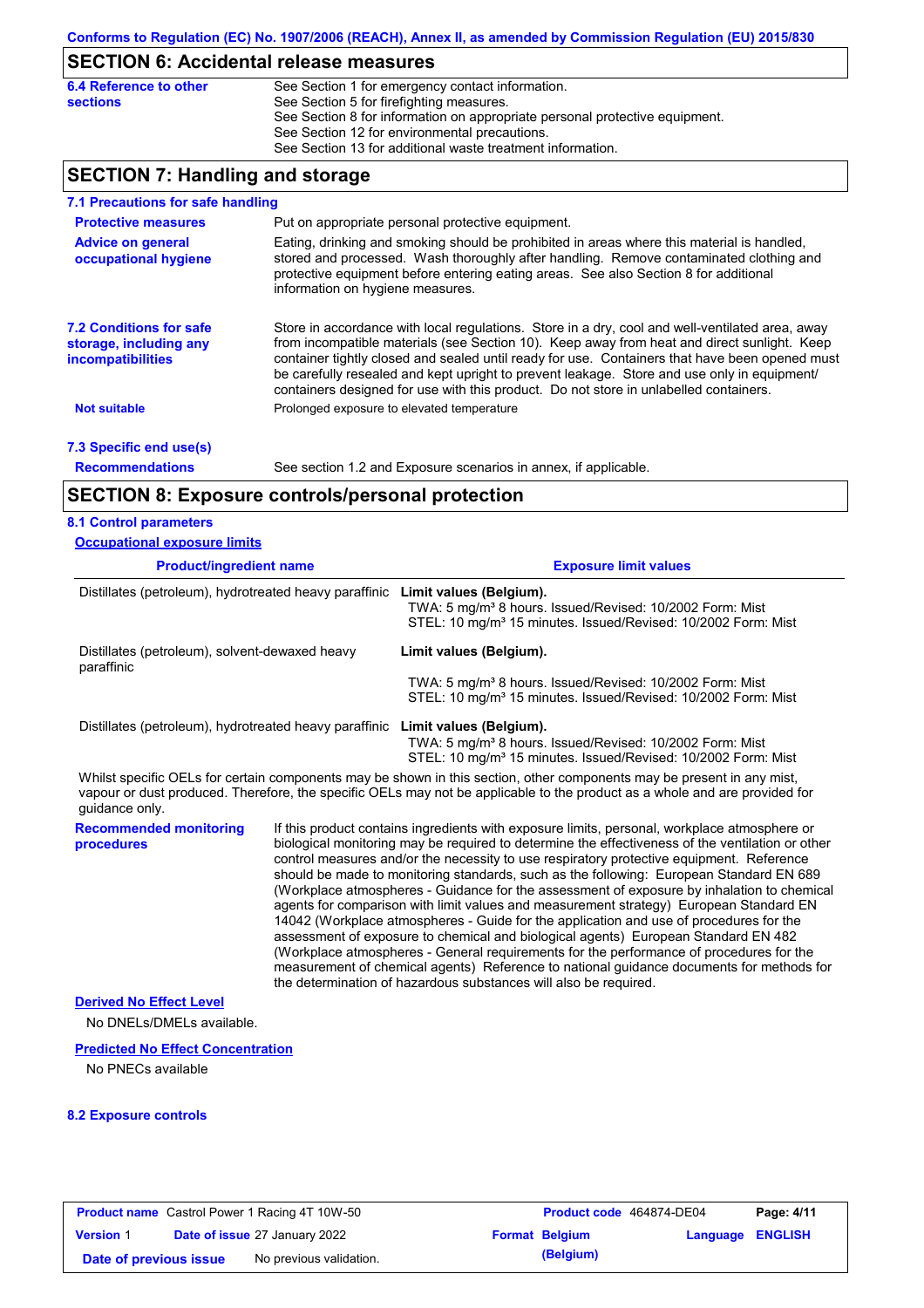# **SECTION 8: Exposure controls/personal protection**

| <b>Appropriate engineering</b><br>controls           | Provide exhaust ventilation or other engineering controls to keep the relevant airborne<br>concentrations below their respective occupational exposure limits.                                                                                                                                                                                                                                                                                                                                                                                                                                                                                                                                                                                                                                                                        |
|------------------------------------------------------|---------------------------------------------------------------------------------------------------------------------------------------------------------------------------------------------------------------------------------------------------------------------------------------------------------------------------------------------------------------------------------------------------------------------------------------------------------------------------------------------------------------------------------------------------------------------------------------------------------------------------------------------------------------------------------------------------------------------------------------------------------------------------------------------------------------------------------------|
|                                                      | All activities involving chemicals should be assessed for their risks to health, to ensure<br>exposures are adequately controlled. Personal protective equipment should only be considered<br>after other forms of control measures (e.g. engineering controls) have been suitably evaluated.<br>Personal protective equipment should conform to appropriate standards, be suitable for use, be<br>kept in good condition and properly maintained.<br>Your supplier of personal protective equipment should be consulted for advice on selection and<br>appropriate standards. For further information contact your national organisation for standards.<br>The final choice of protective equipment will depend upon a risk assessment. It is important to<br>ensure that all items of personal protective equipment are compatible. |
| <b>Individual protection measures</b>                |                                                                                                                                                                                                                                                                                                                                                                                                                                                                                                                                                                                                                                                                                                                                                                                                                                       |
| <b>Hygiene measures</b>                              | Wash hands, forearms and face thoroughly after handling chemical products, before eating,<br>smoking and using the lavatory and at the end of the working period. Ensure that eyewash<br>stations and safety showers are close to the workstation location.                                                                                                                                                                                                                                                                                                                                                                                                                                                                                                                                                                           |
| <b>Respiratory protection</b>                        | In case of insufficient ventilation, wear suitable respiratory equipment.<br>The correct choice of respiratory protection depends upon the chemicals being handled, the<br>conditions of work and use, and the condition of the respiratory equipment. Safety procedures<br>should be developed for each intended application. Respiratory protection equipment should<br>therefore be chosen in consultation with the supplier/manufacturer and with a full assessment<br>of the working conditions.                                                                                                                                                                                                                                                                                                                                 |
| <b>Eye/face protection</b>                           | Safety glasses with side shields.                                                                                                                                                                                                                                                                                                                                                                                                                                                                                                                                                                                                                                                                                                                                                                                                     |
| <b>Skin protection</b>                               |                                                                                                                                                                                                                                                                                                                                                                                                                                                                                                                                                                                                                                                                                                                                                                                                                                       |
| <b>Hand protection</b>                               | <b>General Information:</b>                                                                                                                                                                                                                                                                                                                                                                                                                                                                                                                                                                                                                                                                                                                                                                                                           |
|                                                      | Because specific work environments and material handling practices vary, safety procedures<br>should be developed for each intended application. The correct choice of protective gloves<br>depends upon the chemicals being handled, and the conditions of work and use. Most gloves<br>provide protection for only a limited time before they must be discarded and replaced (even the<br>best chemically resistant gloves will break down after repeated chemical exposures).                                                                                                                                                                                                                                                                                                                                                      |
|                                                      | Gloves should be chosen in consultation with the supplier / manufacturer and taking account of<br>a full assessment of the working conditions.                                                                                                                                                                                                                                                                                                                                                                                                                                                                                                                                                                                                                                                                                        |
|                                                      | Recommended: Nitrile gloves.<br><b>Breakthrough time:</b>                                                                                                                                                                                                                                                                                                                                                                                                                                                                                                                                                                                                                                                                                                                                                                             |
|                                                      | Breakthrough time data are generated by glove manufacturers under laboratory test conditions<br>and represent how long a glove can be expected to provide effective permeation resistance. It<br>is important when following breakthrough time recommendations that actual workplace<br>conditions are taken into account. Always consult with your glove supplier for up-to-date<br>technical information on breakthrough times for the recommended glove type.<br>Our recommendations on the selection of gloves are as follows:                                                                                                                                                                                                                                                                                                    |
|                                                      | Continuous contact:                                                                                                                                                                                                                                                                                                                                                                                                                                                                                                                                                                                                                                                                                                                                                                                                                   |
|                                                      | Gloves with a minimum breakthrough time of 240 minutes, or >480 minutes if suitable gloves<br>can be obtained.<br>If suitable gloves are not available to offer that level of protection, gloves with shorter<br>breakthrough times may be acceptable as long as appropriate glove maintenance and<br>replacement regimes are determined and adhered to.                                                                                                                                                                                                                                                                                                                                                                                                                                                                              |
|                                                      | Short-term / splash protection:                                                                                                                                                                                                                                                                                                                                                                                                                                                                                                                                                                                                                                                                                                                                                                                                       |
|                                                      | Recommended breakthrough times as above.<br>It is recognised that for short-term, transient exposures, gloves with shorter breakthrough times<br>may commonly be used. Therefore, appropriate maintenance and replacement regimes must<br>be determined and rigorously followed.                                                                                                                                                                                                                                                                                                                                                                                                                                                                                                                                                      |
|                                                      | <b>Glove Thickness:</b>                                                                                                                                                                                                                                                                                                                                                                                                                                                                                                                                                                                                                                                                                                                                                                                                               |
|                                                      | For general applications, we recommend gloves with a thickness typically greater than 0.35 mm.                                                                                                                                                                                                                                                                                                                                                                                                                                                                                                                                                                                                                                                                                                                                        |
|                                                      | It should be emphasised that glove thickness is not necessarily a good predictor of glove<br>resistance to a specific chemical, as the permeation efficiency of the glove will be dependent<br>on the exact composition of the glove material. Therefore, glove selection should also be based<br>on consideration of the task requirements and knowledge of breakthrough times.<br>Glove thickness may also vary depending on the glove manufacturer, the glove type and the<br>glove model. Therefore, the manufacturers' technical data should always be taken into account<br>to ensure selection of the most appropriate glove for the task.                                                                                                                                                                                     |
| <b>Product name</b> Castrol Power 1 Racing 4T 10W-50 | <b>Product code 464874-DE04</b><br>$P$ ane: 5/11                                                                                                                                                                                                                                                                                                                                                                                                                                                                                                                                                                                                                                                                                                                                                                                      |

|                        | <b>Product name</b> Castrol Power 1 Racing 4T 10W-50 | Product code 464874-DE04 |                  | Page: 5/11 |
|------------------------|------------------------------------------------------|--------------------------|------------------|------------|
| <b>Version 1</b>       | <b>Date of issue 27 January 2022</b>                 | <b>Format Belgium</b>    | Language ENGLISH |            |
| Date of previous issue | No previous validation.                              | (Belgium)                |                  |            |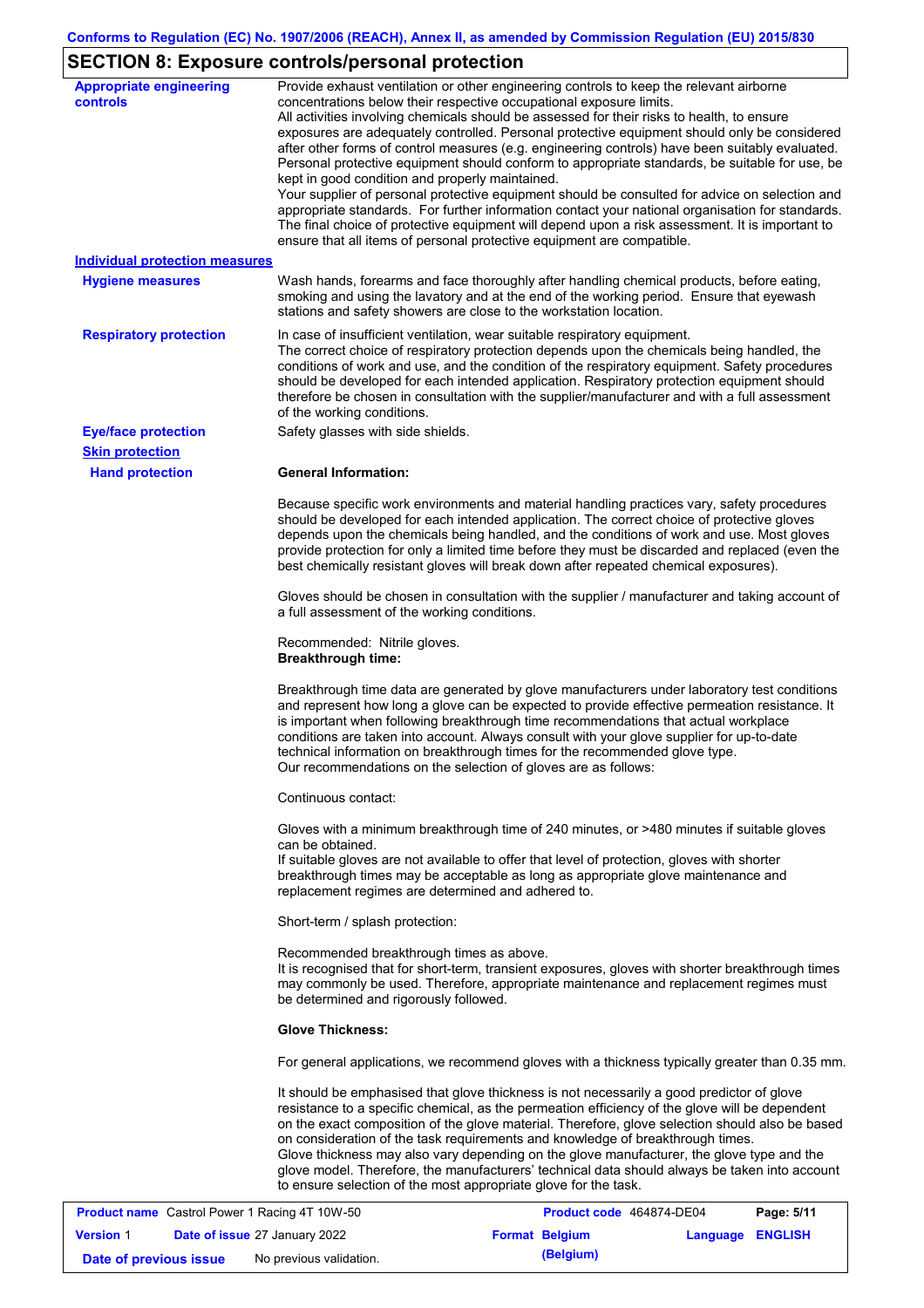# **SECTION 8: Exposure controls/personal protection**

|                                           | Note: Depending on the activity being conducted, gloves of varying thickness may be required<br>for specific tasks. For example:                                                                                                                                                                                                                                                                                                                                                                                                                                                                                                                                                      |
|-------------------------------------------|---------------------------------------------------------------------------------------------------------------------------------------------------------------------------------------------------------------------------------------------------------------------------------------------------------------------------------------------------------------------------------------------------------------------------------------------------------------------------------------------------------------------------------------------------------------------------------------------------------------------------------------------------------------------------------------|
|                                           | • Thinner gloves (down to 0.1 mm or less) may be required where a high degree of manual<br>dexterity is needed. However, these gloves are only likely to give short duration protection and<br>would normally be just for single use applications, then disposed of.                                                                                                                                                                                                                                                                                                                                                                                                                  |
|                                           | • Thicker gloves (up to 3 mm or more) may be required where there is a mechanical (as well<br>as a chemical) risk i.e. where there is abrasion or puncture potential.                                                                                                                                                                                                                                                                                                                                                                                                                                                                                                                 |
| <b>Skin and body</b>                      | Use of protective clothing is good industrial practice.<br>Personal protective equipment for the body should be selected based on the task being<br>performed and the risks involved and should be approved by a specialist before handling this<br>product.<br>Cotton or polyester/cotton overalls will only provide protection against light superficial<br>contamination that will not soak through to the skin. Overalls should be laundered on a regular<br>basis. When the risk of skin exposure is high (e.g. when cleaning up spillages or if there is a<br>risk of splashing) then chemical resistant aprons and/or impervious chemical suits and boots<br>will be required. |
| <b>Refer to standards:</b>                | Respiratory protection: EN 529<br>Gloves: EN 420, EN 374<br>Eye protection: EN 166<br>Filtering half-mask: EN 149<br>Filtering half-mask with valve: EN 405<br>Half-mask: EN 140 plus filter<br>Full-face mask: EN 136 plus filter<br>Particulate filters: EN 143<br>Gas/combined filters: EN 14387                                                                                                                                                                                                                                                                                                                                                                                   |
| <b>Environmental exposure</b><br>controls | Emissions from ventilation or work process equipment should be checked to ensure they<br>comply with the requirements of environmental protection legislation. In some cases, fume<br>scrubbers, filters or engineering modifications to the process equipment will be necessary to<br>reduce emissions to acceptable levels.                                                                                                                                                                                                                                                                                                                                                         |

### **SECTION 9: Physical and chemical properties**

The conditions of measurement of all properties are at standard temperature and pressure unless otherwise indicated.

### **9.1 Information on basic physical and chemical properties**

| <b>Appearance</b>                                      |                                            |           |                         |          |                          |                         |                |
|--------------------------------------------------------|--------------------------------------------|-----------|-------------------------|----------|--------------------------|-------------------------|----------------|
| <b>Physical state</b>                                  | Liquid.                                    |           |                         |          |                          |                         |                |
| <b>Colour</b>                                          | Red.                                       |           |                         |          |                          |                         |                |
| <b>Odour</b>                                           | Not available.                             |           |                         |          |                          |                         |                |
| <b>Odour threshold</b>                                 | Not available.                             |           |                         |          |                          |                         |                |
| pH                                                     | Not applicable.                            |           |                         |          |                          |                         |                |
| <b>Melting point/freezing point</b>                    | Not available.                             |           |                         |          |                          |                         |                |
| Initial boiling point and boiling<br>range             | Not available.                             |           |                         |          |                          |                         |                |
| <b>Pour point</b>                                      | $-36 °C$                                   |           |                         |          |                          |                         |                |
| <b>Flash point</b>                                     | Closed cup: 205°C (401°F) [Pensky-Martens] |           |                         |          |                          |                         |                |
| <b>Evaporation rate</b>                                | Not available.                             |           |                         |          |                          |                         |                |
| <b>Flammability (solid, gas)</b>                       | Not available.                             |           |                         |          |                          |                         |                |
| <b>Upper/lower flammability or</b><br>explosive limits | Not available.                             |           |                         |          |                          |                         |                |
| <b>Vapour pressure</b>                                 | Not available.                             |           |                         |          |                          |                         |                |
|                                                        |                                            |           | Vapour Pressure at 20°C |          |                          | Vapour pressure at 50°C |                |
|                                                        | <b>Ingredient name</b>                     | mm Hg kPa | <b>Method</b>           | mm<br>Hg | kPa                      | <b>Method</b>           |                |
|                                                        |                                            |           |                         |          |                          |                         |                |
|                                                        |                                            |           |                         |          |                          |                         |                |
|                                                        |                                            |           |                         |          |                          |                         |                |
| Product name Castrol Power 1 Racing 4T 10W-50          |                                            |           |                         |          | Product code 464874-DE04 |                         | Page: 6/11     |
| <b>Version 1</b><br>Date of issue 27 January 2022      |                                            |           | <b>Format Belgium</b>   |          |                          | Language                | <b>ENGLISH</b> |
|                                                        |                                            |           |                         |          |                          |                         |                |
| Date of previous issue                                 | No previous validation.                    |           | (Belgium)               |          |                          |                         |                |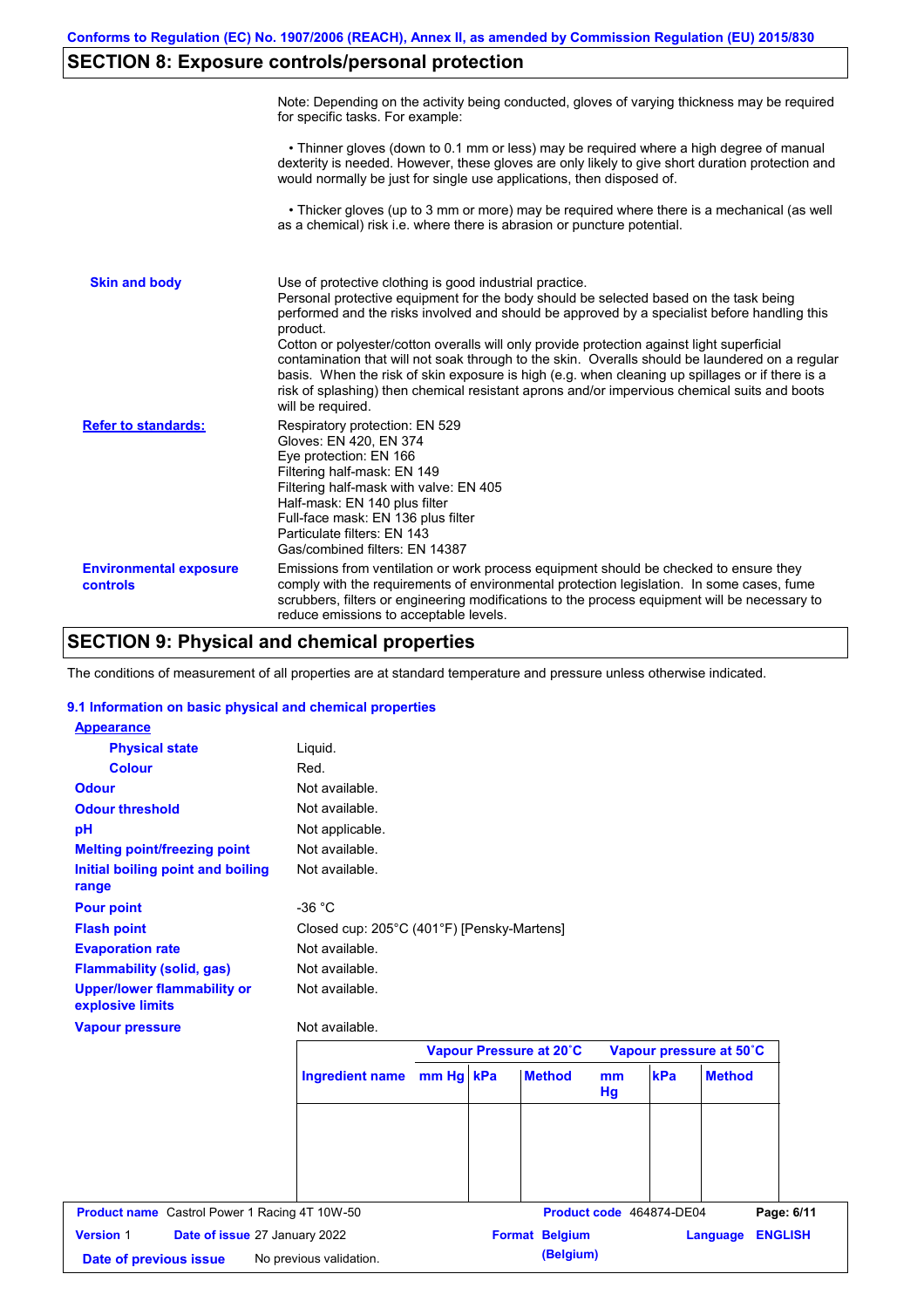# **SECTION 9: Physical and chemical properties**

|                                                   | <b>ASTM D 5191</b><br>Distillates (petroleum),<br>< 0.08<br>< 0.011<br>hydrotreated heavy<br>paraffinic                                  |  |
|---------------------------------------------------|------------------------------------------------------------------------------------------------------------------------------------------|--|
|                                                   | < 0.011<br><b>ASTM D 5191</b><br>Distillates (petroleum),<br>< 0.08<br>solvent-dewaxed<br>heavy paraffinic                               |  |
|                                                   | Distillates (petroleum),<br>< 0.011<br><b>ASTM D 5191</b><br>< 0.08<br>hydrotreated heavy<br>paraffinic                                  |  |
| <b>Vapour density</b>                             | Not available.                                                                                                                           |  |
| <b>Relative density</b>                           | Not available.                                                                                                                           |  |
| <b>Density</b>                                    | <1000 kg/m <sup>3</sup> (<1 g/cm <sup>3</sup> ) at 15 <sup>°</sup> C                                                                     |  |
| <b>Solubility(ies)</b>                            | insoluble in water.                                                                                                                      |  |
| <b>Partition coefficient: n-octanol/</b><br>water | Not applicable.                                                                                                                          |  |
| <b>Auto-ignition temperature</b>                  | Not available.                                                                                                                           |  |
| <b>Decomposition temperature</b>                  | Not available.                                                                                                                           |  |
| <b>Viscosity</b>                                  | Kinematic: 113.2 mm <sup>2</sup> /s (113.2 cSt) at 40°C<br>Kinematic: 16.4 to 17.8 mm <sup>2</sup> /s (16.4 to 17.8 cSt) at 100°C        |  |
| <b>Explosive properties</b>                       | Not available.                                                                                                                           |  |
| <b>Oxidising properties</b>                       | Not available.                                                                                                                           |  |
| <b>Particle characteristics</b>                   |                                                                                                                                          |  |
| <b>Median particle size</b>                       | Not applicable.                                                                                                                          |  |
| 9.2 Other information                             |                                                                                                                                          |  |
| No additional information.                        |                                                                                                                                          |  |
| <b>SECTION 10: Stability and reactivity</b>       |                                                                                                                                          |  |
| <b>10.1 Reactivity</b>                            | No specific test data available for this product. Refer to Conditions to avoid and Incompatible<br>materials for additional information. |  |
| <b>10.2 Chemical stability</b>                    | The product is stable.                                                                                                                   |  |

| <b>10.3 Possibility of</b>      | Under normal conditions of storage and use, hazardous reactions will not occur.            |
|---------------------------------|--------------------------------------------------------------------------------------------|
| hazardous reactions             | Under normal conditions of storage and use, hazardous polymerisation will not occur.       |
| <b>10.4 Conditions to avoid</b> | Avoid all possible sources of ignition (spark or flame).                                   |
| 10.5 Incompatible materials     | Reactive or incompatible with the following materials: oxidising materials.                |
| <b>10.6 Hazardous</b>           | Under normal conditions of storage and use, hazardous decomposition products should not be |
| decomposition products          | produced.                                                                                  |

# **SECTION 11: Toxicological information**

| 11.1 Information on toxicological effects          |                                                                                                     |
|----------------------------------------------------|-----------------------------------------------------------------------------------------------------|
| <b>Acute toxicity estimates</b>                    |                                                                                                     |
| Not available.                                     |                                                                                                     |
| <b>Information on likely</b><br>routes of exposure | Routes of entry anticipated: Dermal, Inhalation.                                                    |
| <b>Potential acute health effects</b>              |                                                                                                     |
| <b>Inhalation</b>                                  | Vapour inhalation under ambient conditions is not normally a problem due to low vapour<br>pressure. |
| <b>Ingestion</b>                                   | No known significant effects or critical hazards.                                                   |
| <b>Skin contact</b>                                | Defatting to the skin. May cause skin dryness and irritation.                                       |
| Eye contact                                        | No known significant effects or critical hazards.                                                   |
|                                                    | Symptoms related to the physical, chemical and toxicological characteristics                        |
| <b>Inhalation</b>                                  | No specific data.                                                                                   |
| <b>Ingestion</b>                                   | No specific data.                                                                                   |
|                                                    |                                                                                                     |

|                        | <b>Product name</b> Castrol Power 1 Racing 4T 10W-50 | <b>Product code</b> 464874-DE04 |                         | Page: 7/11 |
|------------------------|------------------------------------------------------|---------------------------------|-------------------------|------------|
| <b>Version 1</b>       | <b>Date of issue 27 January 2022</b>                 | <b>Format Belgium</b>           | <b>Language ENGLISH</b> |            |
| Date of previous issue | No previous validation.                              | (Belgium)                       |                         |            |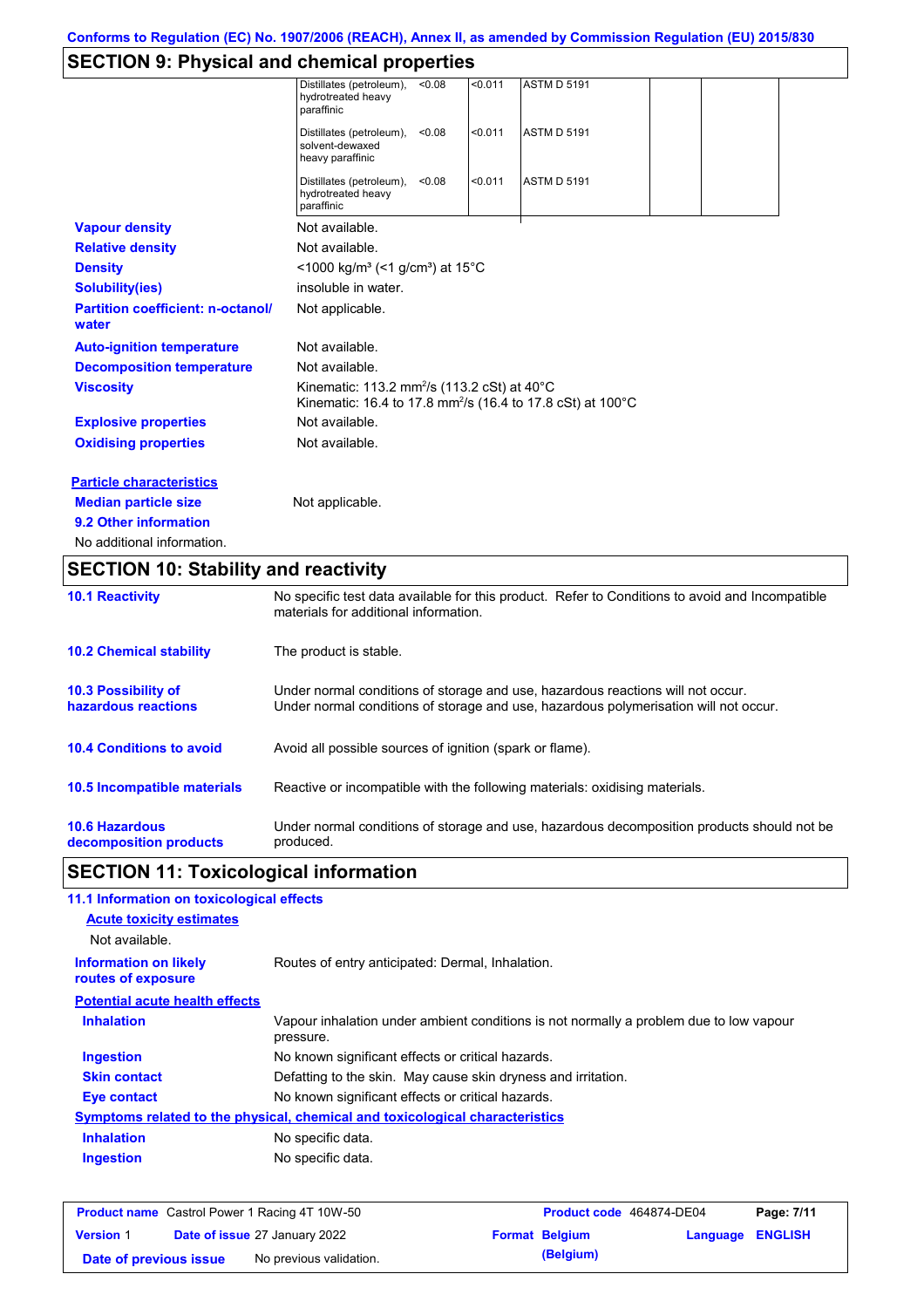## **SECTION 11: Toxicological information**

| <b>Skin contact</b>                     | Adverse symptoms may include the following:<br>irritation<br>dryness<br>cracking                                                                                                                                                                                                                                                                                                                         |
|-----------------------------------------|----------------------------------------------------------------------------------------------------------------------------------------------------------------------------------------------------------------------------------------------------------------------------------------------------------------------------------------------------------------------------------------------------------|
| <b>Eye contact</b>                      | No specific data.                                                                                                                                                                                                                                                                                                                                                                                        |
|                                         | Delayed and immediate effects as well as chronic effects from short and long-term exposure                                                                                                                                                                                                                                                                                                               |
| <b>Inhalation</b>                       | Overexposure to the inhalation of airborne droplets or aerosols may cause irritation of the<br>respiratory tract.                                                                                                                                                                                                                                                                                        |
| <b>Ingestion</b>                        | Ingestion of large quantities may cause nausea and diarrhoea.                                                                                                                                                                                                                                                                                                                                            |
| <b>Skin contact</b>                     | Prolonged or repeated contact can defat the skin and lead to irritation and/or dermatitis.                                                                                                                                                                                                                                                                                                               |
| Eye contact                             | Potential risk of transient stinging or redness if accidental eye contact occurs.                                                                                                                                                                                                                                                                                                                        |
| <b>Potential chronic health effects</b> |                                                                                                                                                                                                                                                                                                                                                                                                          |
| <b>General</b>                          | USED ENGINE OILS<br>Combustion products resulting from the operation of internal combustion engines contaminate<br>engine oils during use. Used engine oil may contain hazardous components which have the<br>potential to cause skin cancer. Frequent or prolonged contact with all types and makes of used<br>engine oil must therefore be avoided and a high standard of personal hygiene maintained. |
| <b>Carcinogenicity</b>                  | No known significant effects or critical hazards.                                                                                                                                                                                                                                                                                                                                                        |
| <b>Mutagenicity</b>                     | No known significant effects or critical hazards.                                                                                                                                                                                                                                                                                                                                                        |
| <b>Developmental effects</b>            | No known significant effects or critical hazards.                                                                                                                                                                                                                                                                                                                                                        |
| <b>Fertility effects</b>                | No known significant effects or critical hazards.                                                                                                                                                                                                                                                                                                                                                        |

## **SECTION 12: Ecological information**

# **12.1 Toxicity**

**Environmental hazards** Not classified as dangerous

### **12.2 Persistence and degradability**

Expected to be biodegradable.

### **12.3 Bioaccumulative potential**

This product is not expected to bioaccumulate through food chains in the environment.

| <b>12.4 Mobility in soil</b>                            |                                                                      |
|---------------------------------------------------------|----------------------------------------------------------------------|
| <b>Soil/water partition</b><br><b>coefficient (Koc)</b> | Not available.                                                       |
| <b>Mobility</b>                                         | Spillages may penetrate the soil causing ground water contamination. |

### **12.5 Results of PBT and vPvB assessment**

Product does not meet the criteria for PBT or vPvB according to Regulation (EC) No. 1907/2006, Annex XIII.

| 12.6 Other adverse effects          |                                                                                                                           |
|-------------------------------------|---------------------------------------------------------------------------------------------------------------------------|
| <b>Other ecological information</b> | Spills may form a film on water surfaces causing physical damage to organisms. Oxygen<br>transfer could also be impaired. |

### **SECTION 13: Disposal considerations**

### **13.1 Waste treatment methods**

### **Product**

**Methods of disposal**

Where possible, arrange for product to be recycled. Dispose of via an authorised person/ licensed waste disposal contractor in accordance with local regulations.

### **Hazardous waste** Yes.

**European waste catalogue (EWC)**

| Waste code                                                                                                                  | <b>Waste designation</b>                                         |  |  |  |  |
|-----------------------------------------------------------------------------------------------------------------------------|------------------------------------------------------------------|--|--|--|--|
| $130205*$                                                                                                                   | Imineral-based non-chlorinated engine, gear and lubricating oils |  |  |  |  |
| However, deviation from the intended use and/or the presence of any potential contaminants may require an alternative waste |                                                                  |  |  |  |  |

disposal code to be assigned by the end user.

#### **Packaging**

**Methods of disposal** Where possible, arrange for product to be recycled. Dispose of via an authorised person/ licensed waste disposal contractor in accordance with local regulations.

| <b>Product name</b> Castrol Power 1 Racing 4T 10W-50 |  |                               | Product code 464874-DE04 |                       | Page: 8/11              |  |
|------------------------------------------------------|--|-------------------------------|--------------------------|-----------------------|-------------------------|--|
| <b>Version 1</b>                                     |  | Date of issue 27 January 2022 |                          | <b>Format Belgium</b> | <b>Language ENGLISH</b> |  |
| Date of previous issue                               |  | No previous validation.       |                          | (Belgium)             |                         |  |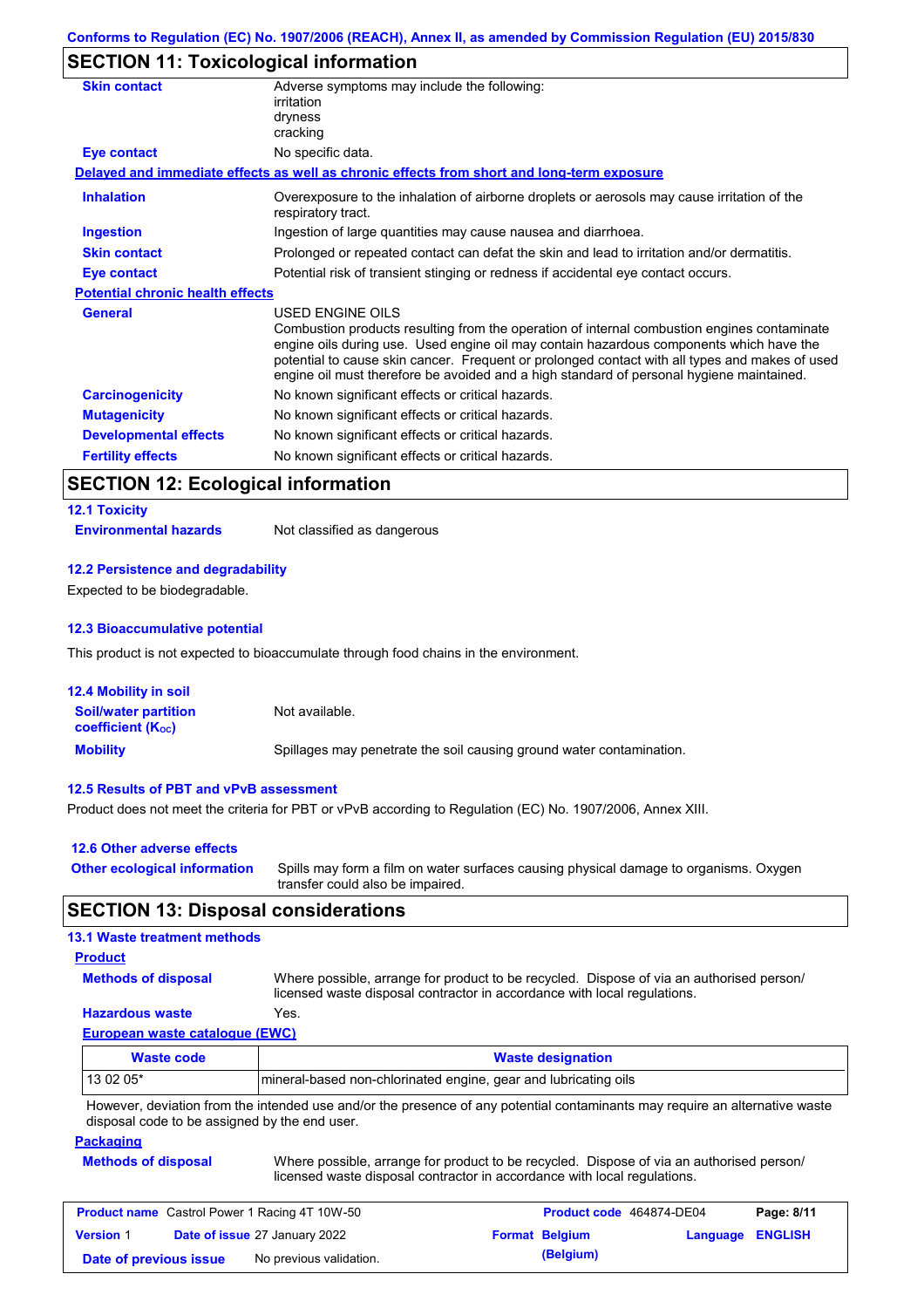**Conforms to Regulation (EC) No. 1907/2006 (REACH), Annex II, as amended by Commission Regulation (EU) 2015/830**

# **SECTION 13: Disposal considerations**

**Special precautions** This material and its container must be disposed of in a safe way. Empty containers or liners may retain some product residues. Avoid dispersal of spilt material and runoff and contact with soil, waterways, drains and sewers. **References** Commission 2014/955/EU

Directive 2008/98/EC

|                                           | <b>ADR/RID</b> | <b>ADN</b>     | <b>IMDG</b>    | <b>IATA</b>    |
|-------------------------------------------|----------------|----------------|----------------|----------------|
| 14.1 UN number                            | Not regulated. | Not regulated. | Not regulated. | Not regulated. |
| 14.2 UN proper<br>shipping name           |                |                |                |                |
| <b>14.3 Transport</b><br>hazard class(es) |                |                |                |                |
| 14.4 Packing<br>group                     |                |                |                |                |
| 14.5<br><b>Environmental</b><br>hazards   | INo.           | No.            | No.            | No.            |
| <b>Additional</b><br>information          |                |                |                |                |

**14.6 Special precautions for user** Not available.

**14.7 Transport in bulk according to IMO instruments** Not available.

# **SECTION 15: Regulatory information**

|                                                                                                                                                          | 15.1 Safety, health and environmental regulations/legislation specific for the substance or mixture                            |
|----------------------------------------------------------------------------------------------------------------------------------------------------------|--------------------------------------------------------------------------------------------------------------------------------|
| EU Regulation (EC) No. 1907/2006 (REACH)                                                                                                                 |                                                                                                                                |
| <b>Annex XIV - List of substances subject to authorisation</b>                                                                                           |                                                                                                                                |
| <b>Annex XIV</b>                                                                                                                                         |                                                                                                                                |
| None of the components are listed.                                                                                                                       |                                                                                                                                |
| <b>Substances of very high concern</b>                                                                                                                   |                                                                                                                                |
| None of the components are listed.                                                                                                                       |                                                                                                                                |
| <b>EU Regulation (EC) No. 1907/2006 (REACH)</b>                                                                                                          |                                                                                                                                |
| <b>Annex XVII - Restrictions</b><br>on the manufacture.<br>placing on the market<br>and use of certain<br>dangerous substances,<br>mixtures and articles | Not applicable.                                                                                                                |
| <b>Other regulations</b>                                                                                                                                 |                                                                                                                                |
| <b>REACH Status</b>                                                                                                                                      | The company, as identified in Section 1, sells this product in the EU in compliance with the<br>current requirements of REACH. |
| <b>United States inventory</b><br>(TSCA 8b)                                                                                                              | All components are active or exempted.                                                                                         |
| <b>Australia inventory (AIIC)</b>                                                                                                                        | At least one component is not listed.                                                                                          |
| <b>Canada inventory</b>                                                                                                                                  | All components are listed or exempted.                                                                                         |
| <b>China inventory (IECSC)</b>                                                                                                                           | All components are listed or exempted.                                                                                         |
| <b>Japan inventory (CSCL)</b>                                                                                                                            | All components are listed or exempted.                                                                                         |
| <b>Korea inventory (KECI)</b>                                                                                                                            | All components are listed or exempted.                                                                                         |
| <b>Philippines inventory</b><br>(PICCS)                                                                                                                  | All components are listed or exempted.                                                                                         |
|                                                                                                                                                          |                                                                                                                                |

| <b>Product name</b> Castrol Power 1 Racing 4T 10W-50 |  |                                      | Product code 464874-DE04 | Page: 9/11            |                  |  |
|------------------------------------------------------|--|--------------------------------------|--------------------------|-----------------------|------------------|--|
| <b>Version 1</b>                                     |  | <b>Date of issue 27 January 2022</b> |                          | <b>Format Belgium</b> | Language ENGLISH |  |
| Date of previous issue                               |  | No previous validation.              |                          | (Belgium)             |                  |  |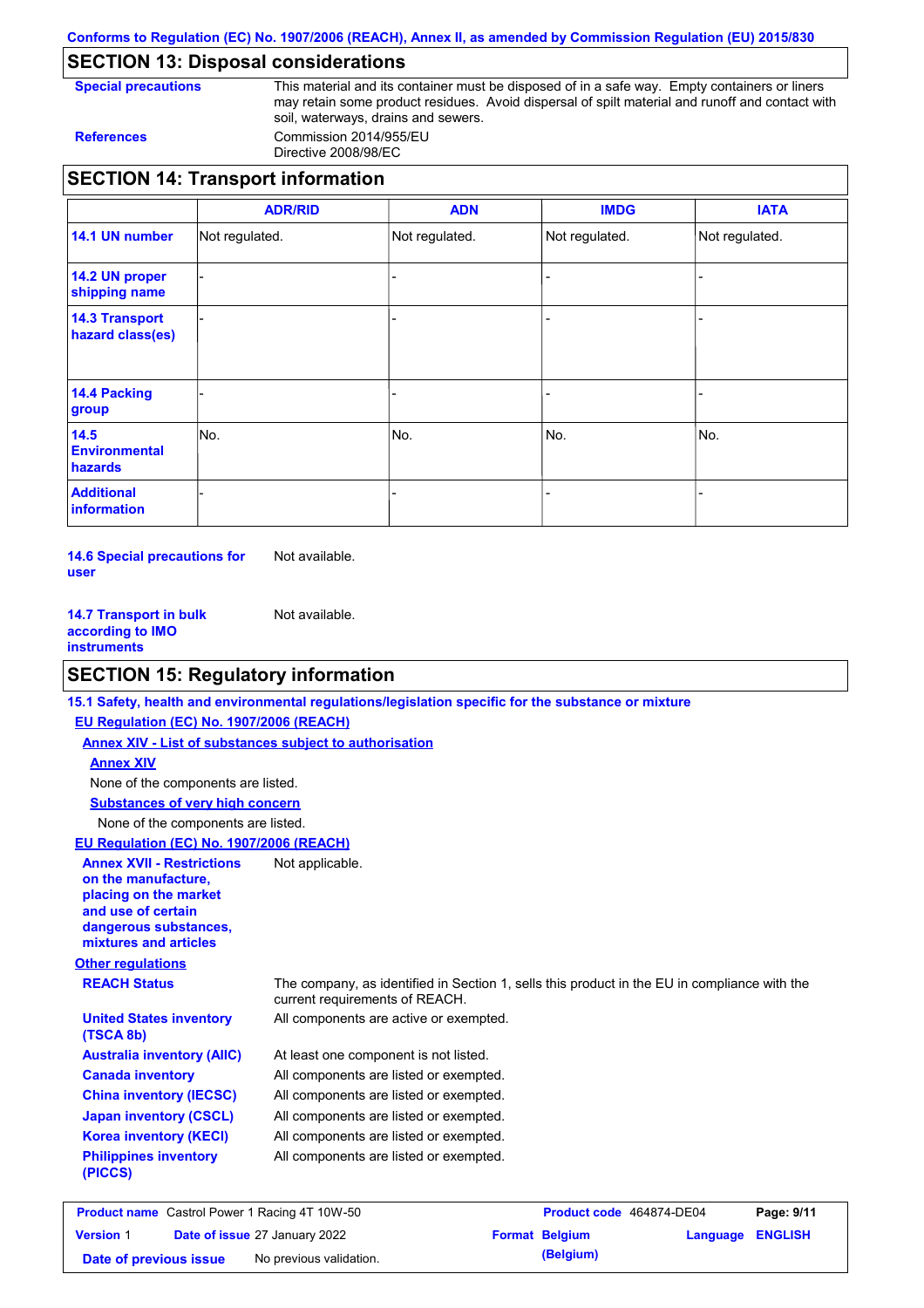# **SECTION 15: Regulatory information**

| <b>Taiwan Chemical</b><br><b>Substances Inventory</b><br>(TCSI) | All components are listed or exempted.                                                                                                                                                    |
|-----------------------------------------------------------------|-------------------------------------------------------------------------------------------------------------------------------------------------------------------------------------------|
| Ozone depleting substances (1005/2009/EU)                       |                                                                                                                                                                                           |
| Not listed.                                                     |                                                                                                                                                                                           |
| Prior Informed Consent (PIC) (649/2012/EU)                      |                                                                                                                                                                                           |
| Not listed.                                                     |                                                                                                                                                                                           |
| <b>Persistent Organic Pollutants</b><br>Not listed.             |                                                                                                                                                                                           |
| <b>EU - Water framework directive - Priority substances</b>     |                                                                                                                                                                                           |
| None of the components are listed.                              |                                                                                                                                                                                           |
| <b>Seveso Directive</b>                                         |                                                                                                                                                                                           |
| This product is not controlled under the Seveso Directive.      |                                                                                                                                                                                           |
|                                                                 |                                                                                                                                                                                           |
| <b>15.2 Chemical safety</b><br>assessment                       | A Chemical Safety Assessment has been carried out for one or more of the substances within<br>this mixture. A Chemical Safety Assessment has not been carried out for the mixture itself. |

# **SECTION 16: Other information**

| <b>Abbreviations and acronyms</b> | ADN = European Provisions concerning the International Carriage of Dangerous Goods by<br>Inland Waterway              |
|-----------------------------------|-----------------------------------------------------------------------------------------------------------------------|
|                                   | ADR = The European Agreement concerning the International Carriage of Dangerous Goods by                              |
|                                   | Road                                                                                                                  |
|                                   | ATE = Acute Toxicity Estimate                                                                                         |
|                                   | BCF = Bioconcentration Factor                                                                                         |
|                                   | CAS = Chemical Abstracts Service                                                                                      |
|                                   | CLP = Classification, Labelling and Packaging Regulation [Regulation (EC) No. 1272/2008]                              |
|                                   | CSA = Chemical Safety Assessment                                                                                      |
|                                   | CSR = Chemical Safety Report                                                                                          |
|                                   | <b>DMEL = Derived Minimal Effect Level</b>                                                                            |
|                                   | DNEL = Derived No Effect Level                                                                                        |
|                                   | EINECS = European Inventory of Existing Commercial chemical Substances                                                |
|                                   | ES = Exposure Scenario                                                                                                |
|                                   | EUH statement = CLP-specific Hazard statement                                                                         |
|                                   | EWC = European Waste Catalogue                                                                                        |
|                                   | GHS = Globally Harmonized System of Classification and Labelling of Chemicals                                         |
|                                   | IATA = International Air Transport Association                                                                        |
|                                   | IBC = Intermediate Bulk Container                                                                                     |
|                                   | <b>IMDG</b> = International Maritime Dangerous Goods<br>LogPow = logarithm of the octanol/water partition coefficient |
|                                   | MARPOL = International Convention for the Prevention of Pollution From Ships, 1973 as                                 |
|                                   | modified by the Protocol of 1978. ("Marpol" = marine pollution)                                                       |
|                                   | OECD = Organisation for Economic Co-operation and Development                                                         |
|                                   | PBT = Persistent, Bioaccumulative and Toxic                                                                           |
|                                   | PNEC = Predicted No Effect Concentration                                                                              |
|                                   | REACH = Registration, Evaluation, Authorisation and Restriction of Chemicals Regulation                               |
|                                   | [Regulation (EC) No. 1907/2006]                                                                                       |
|                                   | RID = The Regulations concerning the International Carriage of Dangerous Goods by Rail                                |
|                                   | <b>RRN = REACH Registration Number</b>                                                                                |
|                                   | SADT = Self-Accelerating Decomposition Temperature                                                                    |
|                                   | SVHC = Substances of Very High Concern                                                                                |
|                                   | STOT-RE = Specific Target Organ Toxicity - Repeated Exposure                                                          |
|                                   | STOT-SE = Specific Target Organ Toxicity - Single Exposure                                                            |
|                                   | $TWA = Time$ weighted average                                                                                         |
|                                   | $UN = United Nations$                                                                                                 |
|                                   | $UVCB = Complex\;hydrocarbon\; substance$                                                                             |
|                                   | VOC = Volatile Organic Compound                                                                                       |
|                                   | vPvB = Very Persistent and Very Bioaccumulative                                                                       |
|                                   | Varies = may contain one or more of the following 64741-88-4 / RRN 01-2119488706-23,                                  |
|                                   | 64741-89-5 / RRN 01-2119487067-30, 64741-95-3 / RRN 01-2119487081-40, 64741-96-4/ RRN                                 |
|                                   | 01-2119483621-38.                            64742-01-4 / RRN 01-2119488707-21.                     64742-44-5        |
|                                   | 01-2119985177-24, 64742-45-6, 64742-52-5 / RRN 01-2119467170-45, 64742-53-6 / RRN                                     |
|                                   | 01-2119480375-34, 64742-54-7 / RRN 01-2119484627-25, 64742-55-8 / RRN                                                 |
|                                   | 01-2119487077-29, 64742-56-9 / RRN 01-2119480132-48, 64742-57-0 / RRN                                                 |
|                                   | 01-2119489287-22, 64742-58-1, 64742-62-7 / RRN 01-2119480472-38, 64742-63-8,                                          |
|                                   |                                                                                                                       |

| <b>Product name</b> Castrol Power 1 Racing 4T 10W-50 |  |                                      | Product code 464874-DE04 |                       | Page: 10/11             |  |
|------------------------------------------------------|--|--------------------------------------|--------------------------|-----------------------|-------------------------|--|
| <b>Version 1</b>                                     |  | <b>Date of issue 27 January 2022</b> |                          | <b>Format Belgium</b> | <b>Language ENGLISH</b> |  |
| Date of previous issue                               |  | No previous validation.              |                          | (Belgium)             |                         |  |